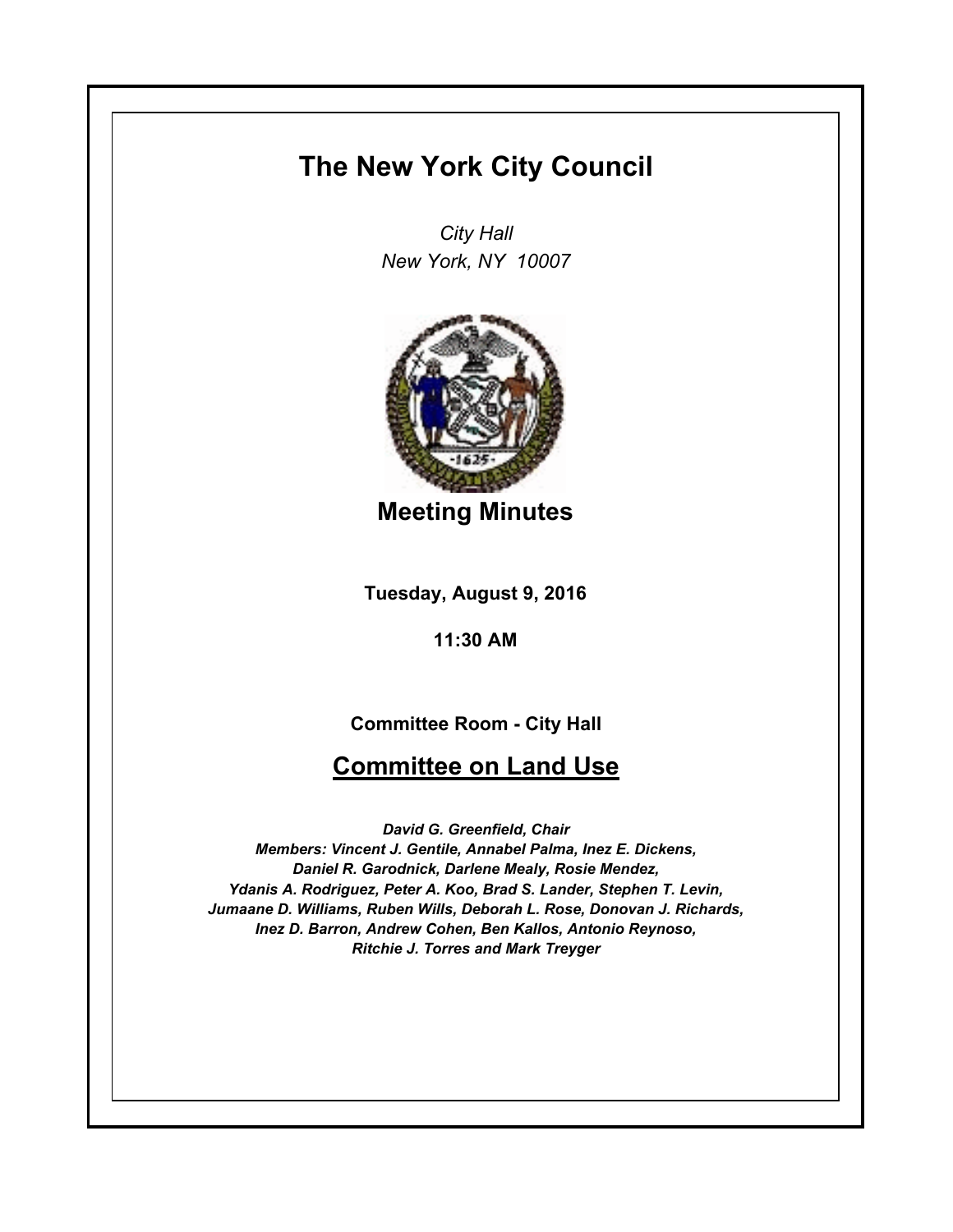| Roll Call                                                                                                                                                         |                                                                                                                                                                                                                                                                                                                                                                    |  |                                                                                                                                                                                                                                                                                                                                                                                                             |  |  |
|-------------------------------------------------------------------------------------------------------------------------------------------------------------------|--------------------------------------------------------------------------------------------------------------------------------------------------------------------------------------------------------------------------------------------------------------------------------------------------------------------------------------------------------------------|--|-------------------------------------------------------------------------------------------------------------------------------------------------------------------------------------------------------------------------------------------------------------------------------------------------------------------------------------------------------------------------------------------------------------|--|--|
| Present: Greenfield, Gentile, Dickens, Garodnick, Mendez, Rodriguez, Koo, Levin,<br>Williams, Wills, Richards, Barron, Cohen, Kallos, Reynoso, Torres and Treyger |                                                                                                                                                                                                                                                                                                                                                                    |  |                                                                                                                                                                                                                                                                                                                                                                                                             |  |  |
|                                                                                                                                                                   |                                                                                                                                                                                                                                                                                                                                                                    |  | Absent: Palma, Mealy, Lander and Rose                                                                                                                                                                                                                                                                                                                                                                       |  |  |
|                                                                                                                                                                   |                                                                                                                                                                                                                                                                                                                                                                    |  | Other Council Members Attending: Vallone                                                                                                                                                                                                                                                                                                                                                                    |  |  |
| LU 0418-2016                                                                                                                                                      | Application No 20165540 HKQ (N 160295 HKQ) pursuant to<br>Section 3020 of the New York City Charter, concerning the<br>designation by the Landmarks Preservation Commission the<br>John William and Lydia Ann Bell Ahles House located at 39-24<br>and 39-26 213th Street, as an historic landmark, Borough of<br>Queens, Community Board 11, Council District 19. |  |                                                                                                                                                                                                                                                                                                                                                                                                             |  |  |
|                                                                                                                                                                   |                                                                                                                                                                                                                                                                                                                                                                    |  | Attachments: June 21, 2016 - Stated Meeting Agenda with Links to Files, Land Use<br>Calendar - Week of July 11, 2016 - July 15, 2016, Hearing Transcript -<br>Landmarks 7-11-16, Hearing Testimony - Landmarks 07-11-16, Land Use<br>Calendar - Week of August 8, 2016 - August 12, 2016, Hearing Transcript -<br>Landmarks 8-9-16, Land Use Calendar - August 9, Hearing Transcript -<br>Land Use 8-9-16   |  |  |
|                                                                                                                                                                   |                                                                                                                                                                                                                                                                                                                                                                    |  | This Land Use Application was Hearing Held by Committee                                                                                                                                                                                                                                                                                                                                                     |  |  |
|                                                                                                                                                                   |                                                                                                                                                                                                                                                                                                                                                                    |  | Attachments: June 21, 2016 - Stated Meeting Agenda with Links to Files, Land Use<br>Calendar - Week of July 11, 2016 - July 15, 2016, Hearing Transcript -<br>Landmarks 7-11-16, Hearing Testimony - Landmarks 07-11-16, Land Use<br>Calendar - Week of August 8, 2016 - August 12, 2016, Hearing Transcript -<br>Landmarks 8-9-16, Land Use Calendar - August 9, Hearing Transcript -<br>Land Use $8-9-16$ |  |  |
| A motion was made that this Land Use Application be Approved by Committee<br>with Companion Resolution approved by Roll Call.                                     |                                                                                                                                                                                                                                                                                                                                                                    |  |                                                                                                                                                                                                                                                                                                                                                                                                             |  |  |
|                                                                                                                                                                   |                                                                                                                                                                                                                                                                                                                                                                    |  | Affirmative: 16 - Greenfield, Gentile, Dickens, Garodnick, Mendez, Rodriguez, Koo, Levin,<br>Williams, Wills, Richards, Cohen, Kallos, Reynoso, Torres and Treyger                                                                                                                                                                                                                                          |  |  |
|                                                                                                                                                                   | Abstain: 1 - Barron                                                                                                                                                                                                                                                                                                                                                |  |                                                                                                                                                                                                                                                                                                                                                                                                             |  |  |
|                                                                                                                                                                   |                                                                                                                                                                                                                                                                                                                                                                    |  | Absent: 4 - Palma, Mealy, Lander and Rose                                                                                                                                                                                                                                                                                                                                                                   |  |  |
|                                                                                                                                                                   |                                                                                                                                                                                                                                                                                                                                                                    |  |                                                                                                                                                                                                                                                                                                                                                                                                             |  |  |
|                                                                                                                                                                   |                                                                                                                                                                                                                                                                                                                                                                    |  |                                                                                                                                                                                                                                                                                                                                                                                                             |  |  |
|                                                                                                                                                                   |                                                                                                                                                                                                                                                                                                                                                                    |  |                                                                                                                                                                                                                                                                                                                                                                                                             |  |  |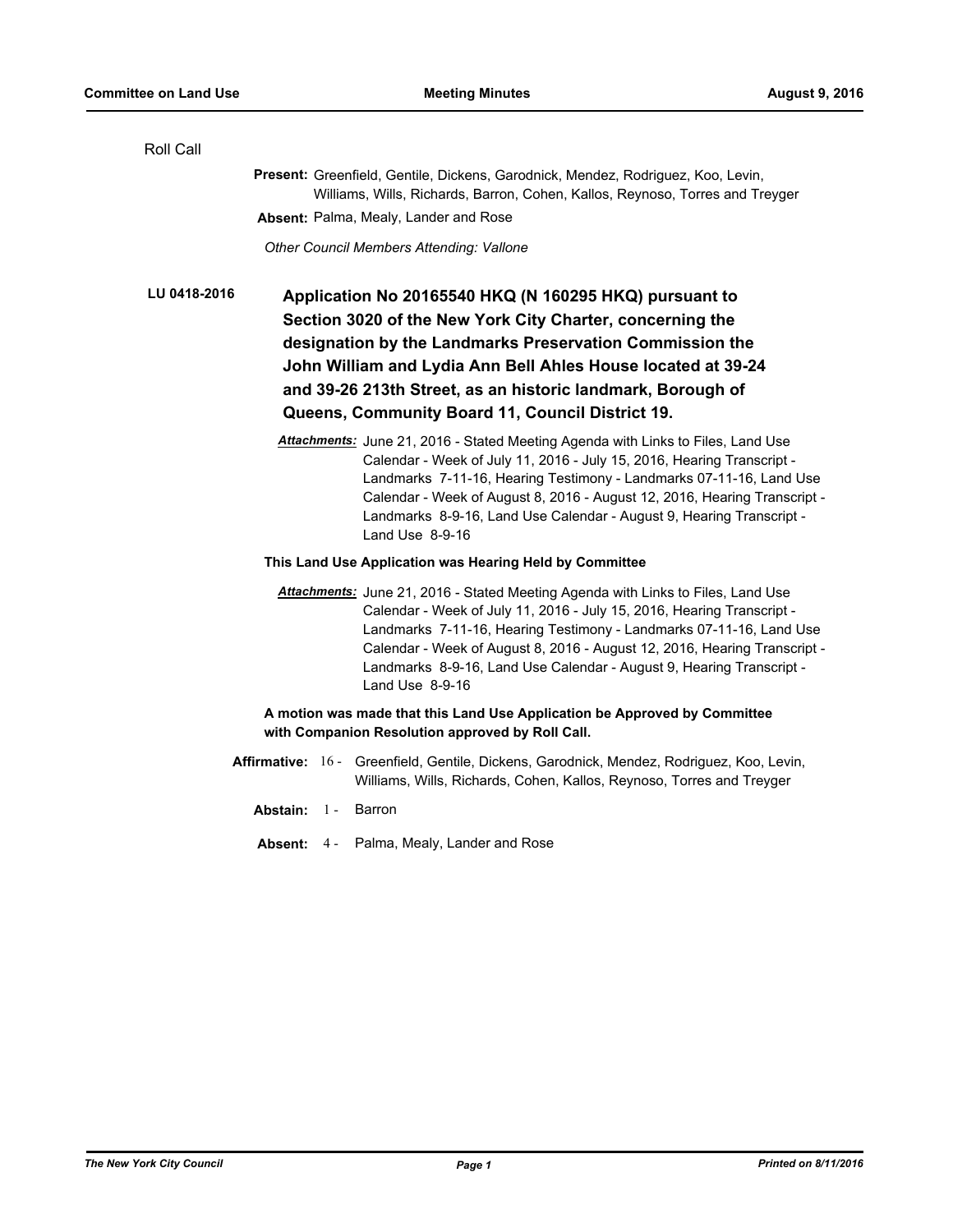| LU 0425-2016 | Application No. 20165568 TCK pursuant to Section 20-226 of the<br>Administrative Code of the City of New York, concerning the<br>petition of BK BT Venture LLC d/b/a/ Black Tree BT, for a<br>revocable consent to establish, maintain and operate an<br>unenclosed sidewalk café located at 261 Metropolitan Avenue,<br>Borough of Brooklyn, Community Board 1, Council District 34.<br>This application is subject to review and action by the Land Use<br>Committee only if called-up by vote of the Council pursuant to<br>Rule 11.20b of the Council and Section 20-226 of the New York<br><b>City Administrative Code.</b> |
|--------------|----------------------------------------------------------------------------------------------------------------------------------------------------------------------------------------------------------------------------------------------------------------------------------------------------------------------------------------------------------------------------------------------------------------------------------------------------------------------------------------------------------------------------------------------------------------------------------------------------------------------------------|
|              | Attachments: Land Use Calendar - Week of August 8, 2016 - August 12, 2016, Land Use<br>Calendar - August 9, Hearing Transcript - Land Use 8-9-16                                                                                                                                                                                                                                                                                                                                                                                                                                                                                 |
|              | This Land Use Application was Hearing Held by Committee                                                                                                                                                                                                                                                                                                                                                                                                                                                                                                                                                                          |
|              | Attachments: Land Use Calendar - Week of August 8, 2016 - August 12, 2016, Land Use<br>Calendar - August 9, Hearing Transcript - Land Use 8-9-16                                                                                                                                                                                                                                                                                                                                                                                                                                                                                 |
|              | A motion was made that this Land Use Application be Filed by Committee with<br><b>Companion Resolution approved by Roll Call.</b>                                                                                                                                                                                                                                                                                                                                                                                                                                                                                                |
|              | Affirmative: 17 - Greenfield, Gentile, Dickens, Garodnick, Mendez, Rodriguez, Koo, Levin,<br>Williams, Wills, Richards, Barron, Cohen, Kallos, Reynoso, Torres and<br>Treyger                                                                                                                                                                                                                                                                                                                                                                                                                                                    |
|              | Absent: 4 - Palma, Mealy, Lander and Rose                                                                                                                                                                                                                                                                                                                                                                                                                                                                                                                                                                                        |
| LU 0426-2016 | Application No. 20165591 TCM pursuant to Section 20-226 of the<br>Administrative Code of the City of New York, concerning the<br>petition of Ali Baba's Terrace, Inc., for a revocable consent to<br>establish, maintain and operate an unenclosed sidewalk café<br>located at 862 Second Avenue, Borough of Manhattan,<br>Community Board 6, Council District 4. This application is subject<br>to review and action by the Land Use Committee only if called-up<br>by vote of the Council pursuant to Rule 11.20b of the Council and<br>Section 20-226 of the New York City Administrative Code.                               |
|              | Attachments: Land Use Calendar - Week of August 8, 2016 - August 12, 2016, Land Use<br>Calendar - August 9, Hearing Transcript - Land Use 8-9-16                                                                                                                                                                                                                                                                                                                                                                                                                                                                                 |
|              | This Land Use Application was Hearing Held by Committee                                                                                                                                                                                                                                                                                                                                                                                                                                                                                                                                                                          |
|              | Attachments: Land Use Calendar - Week of August 8, 2016 - August 12, 2016, Land Use<br>Calendar - August 9, Hearing Transcript - Land Use 8-9-16                                                                                                                                                                                                                                                                                                                                                                                                                                                                                 |
|              | A motion was made that this Land Use Application be Approved by Committee<br>with Companion Resolution approved by Roll Call.                                                                                                                                                                                                                                                                                                                                                                                                                                                                                                    |
|              | Affirmative: 17 - Greenfield, Gentile, Dickens, Garodnick, Mendez, Rodriguez, Koo, Levin,<br>Williams, Wills, Richards, Barron, Cohen, Kallos, Reynoso, Torres and<br>Treyger                                                                                                                                                                                                                                                                                                                                                                                                                                                    |

**Absent:** 4 - Palma, Mealy, Lander and Rose